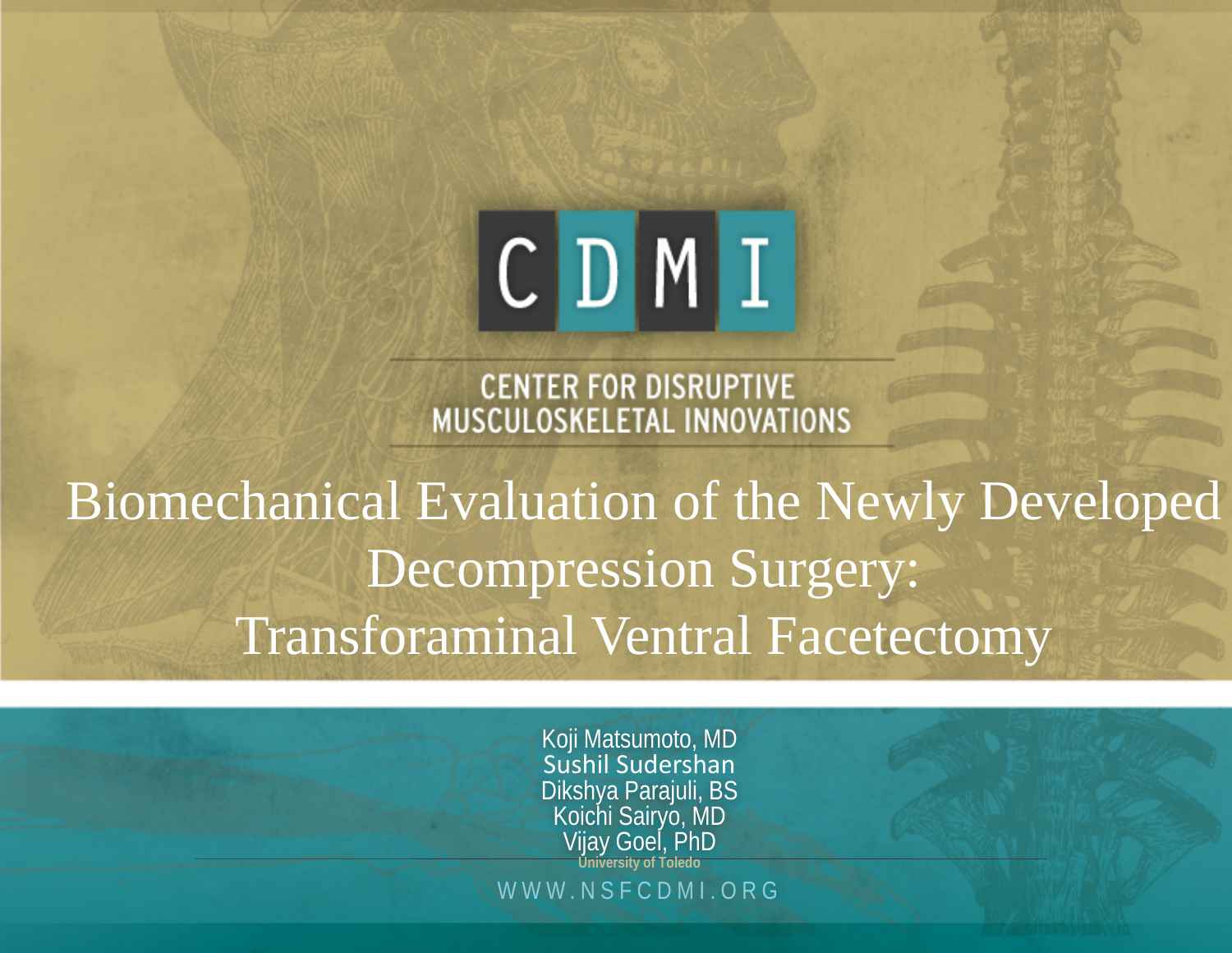#### Background- PEVF

- 
- Percutaneous Endoscopic Transforaminal Ventral Facetectomy (PEVF)
	- *Sairyo et al. J Med Invest 2017*
- Using the PEVF, foraminal and lateral recess stenosis can be simultaneously performed.
- Ventral aspect of the facet joint is removed.



• **However, the biomechanical effects of the PEVF are not clear.**





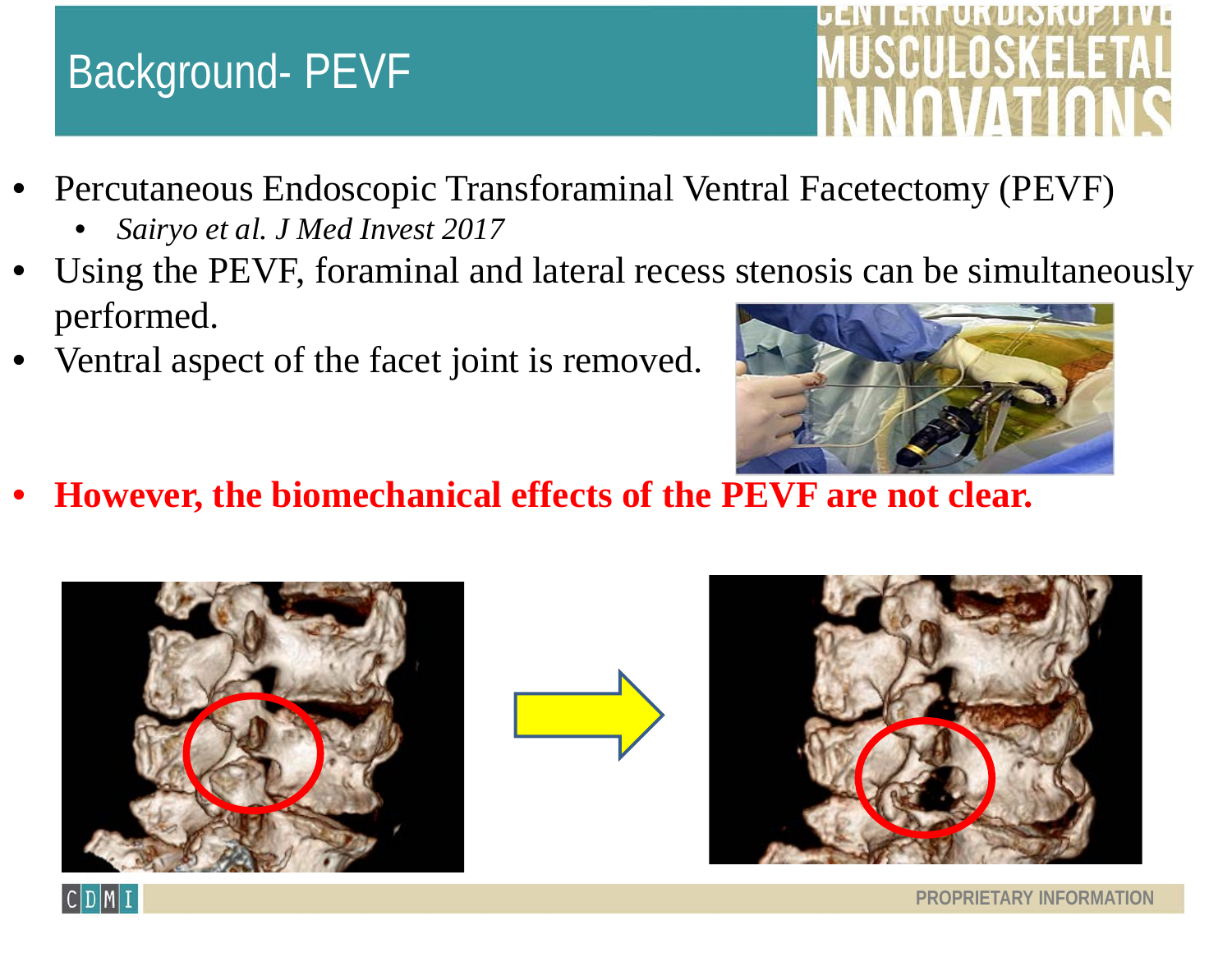



Aim: Elucidate the biomechanical effects of the PEVF using the finite element approach

Hypothesis: PEVF will provide better segmental stability than traditional approach

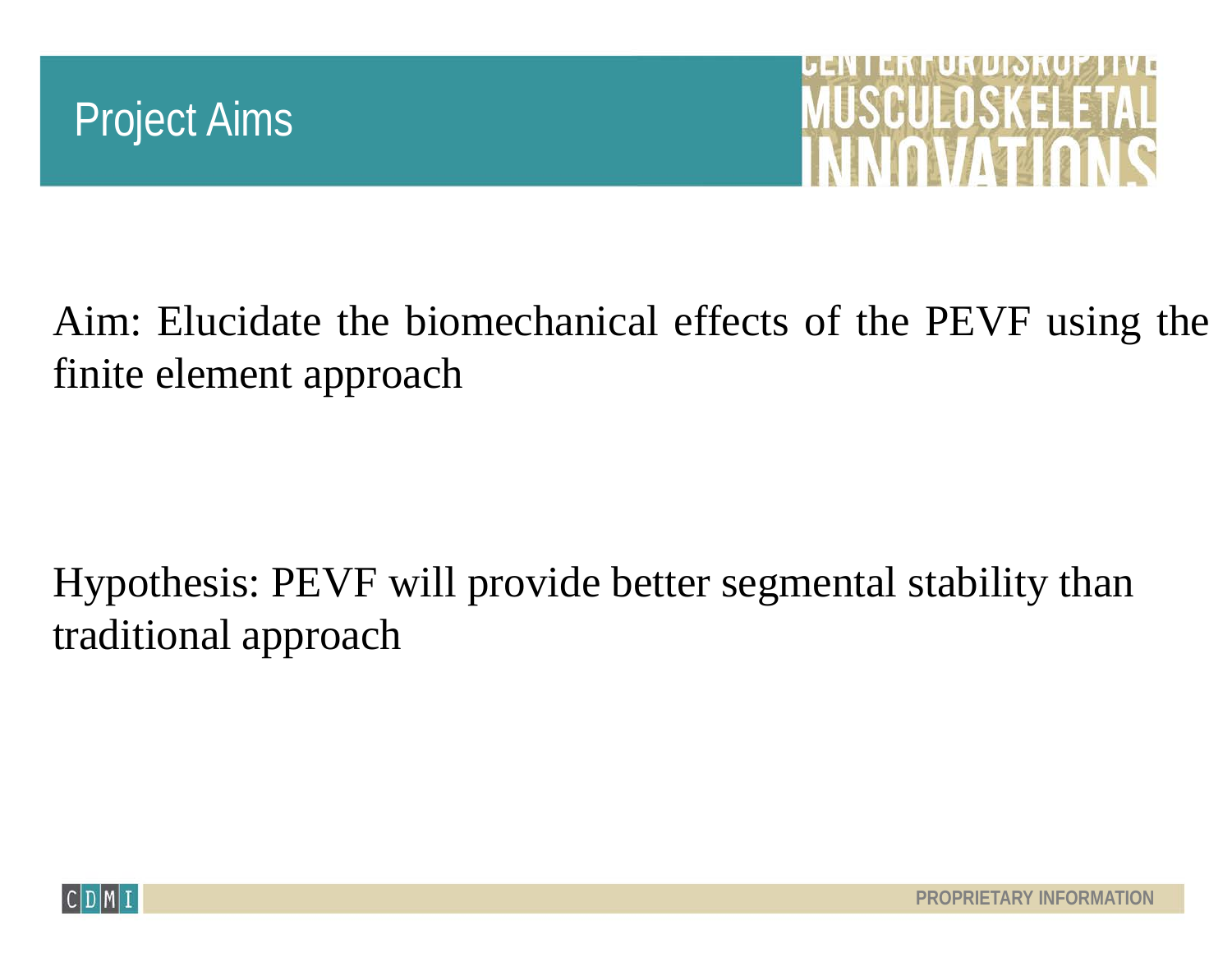#### FEA Models

# **EIRKEES**

#### Finite element modeling- L4-L5 motion segment



1. 50% PEVF (50% resection of the superior articular process)



2. 100% PEVF (100% resection of the superior articular process)



3. MIS laminectomy



4. OPEN laminectomy 5. Unilateral TLIF 6. Bilateral TLIF





**PROPRIETARY INFORMATION**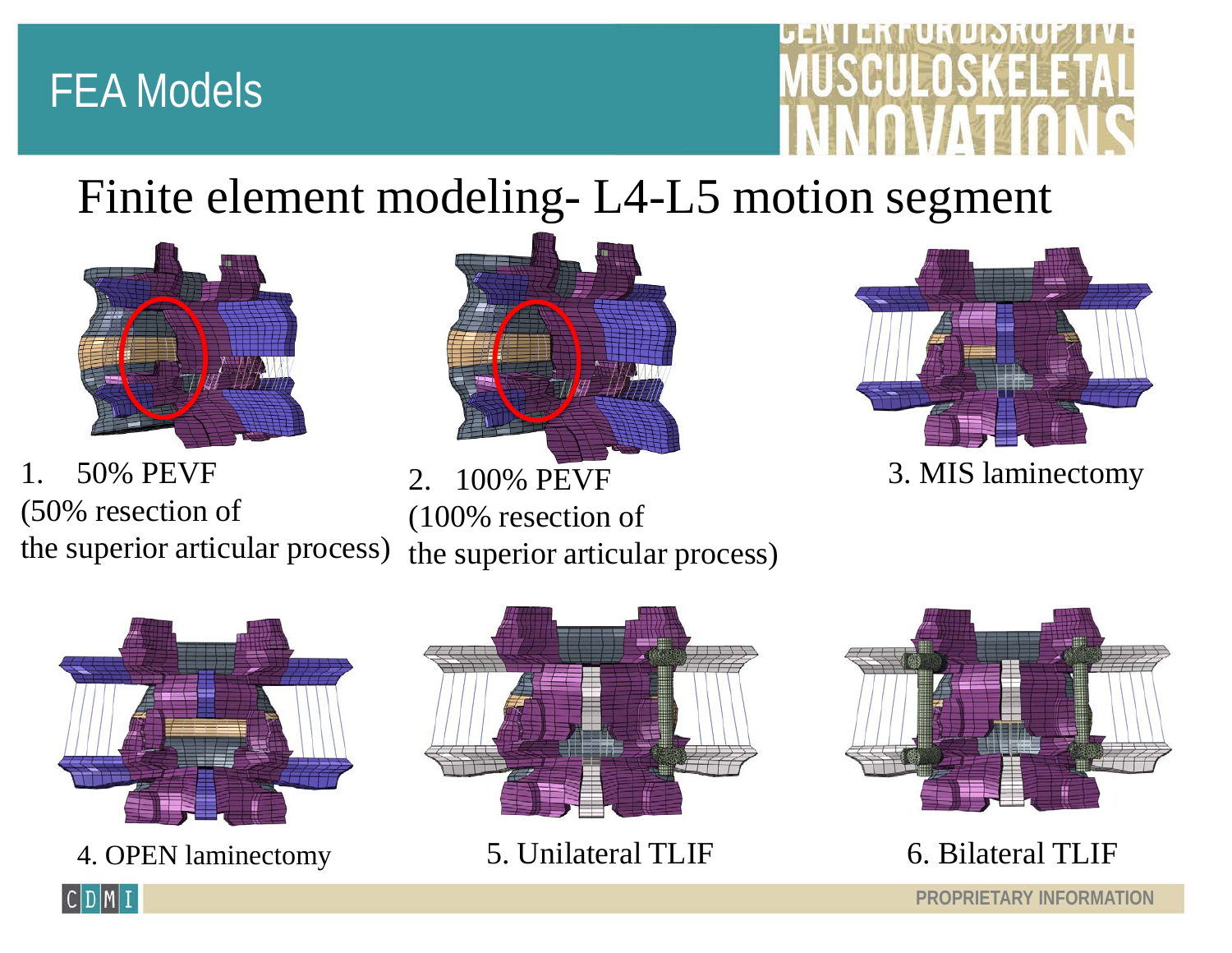

ROM of 50%PEVF is less than MIS laminectomy except LB

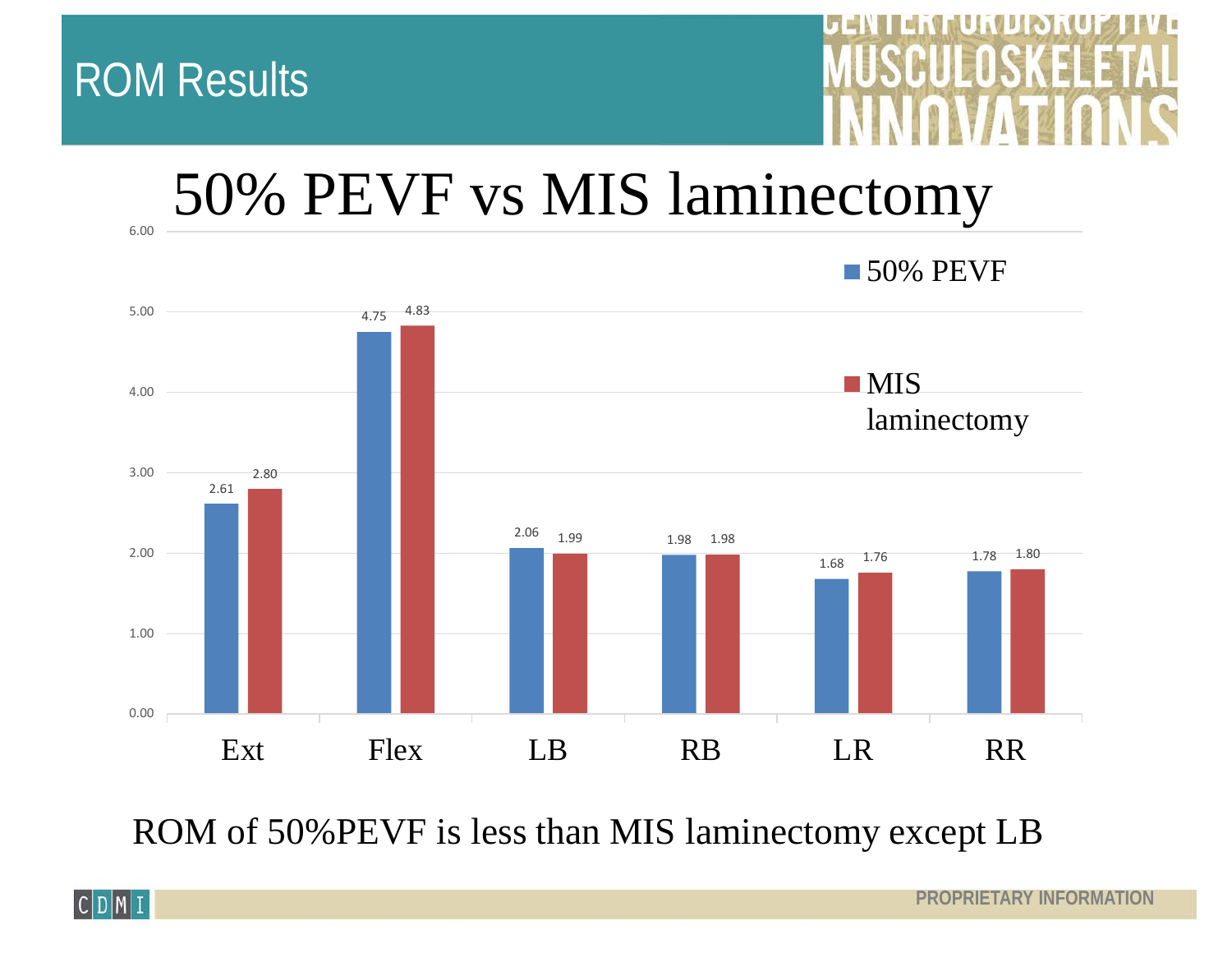

### 50% PEVF vs open laminectomy



ROM of 50%PEVF is less than OPEN laminectomy except LB ROM of 50%PEVF decreased by up to 32% (FLEX) compared to open laminectomy.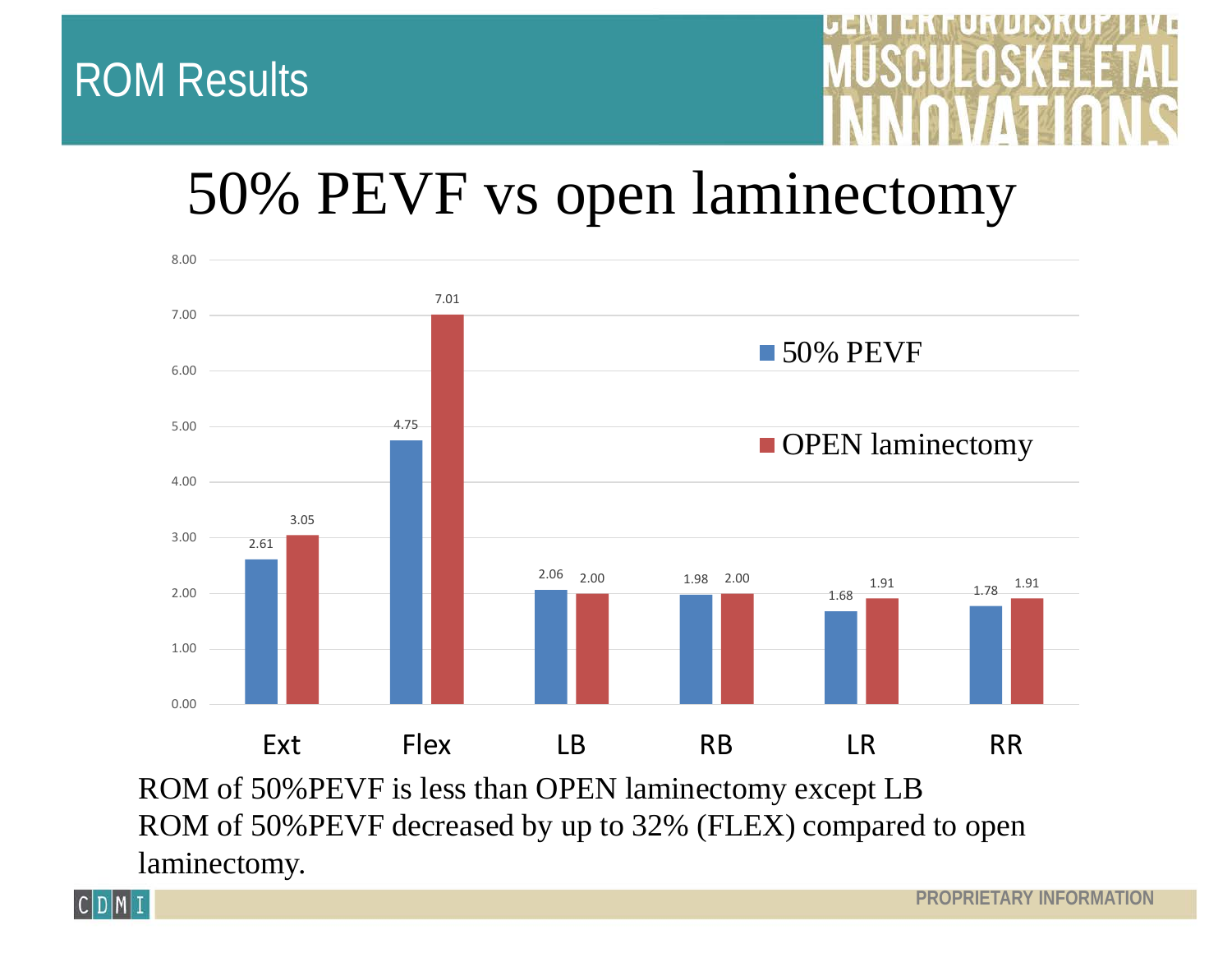ROM Results

### 50%PEVF VS 100%PEVF



ROM of 50%PEVF decreased by 40.5%(EXT), 2.4%(LB), 1.2%(LR), and 54.5% (RR) compared to 100%PEVF.

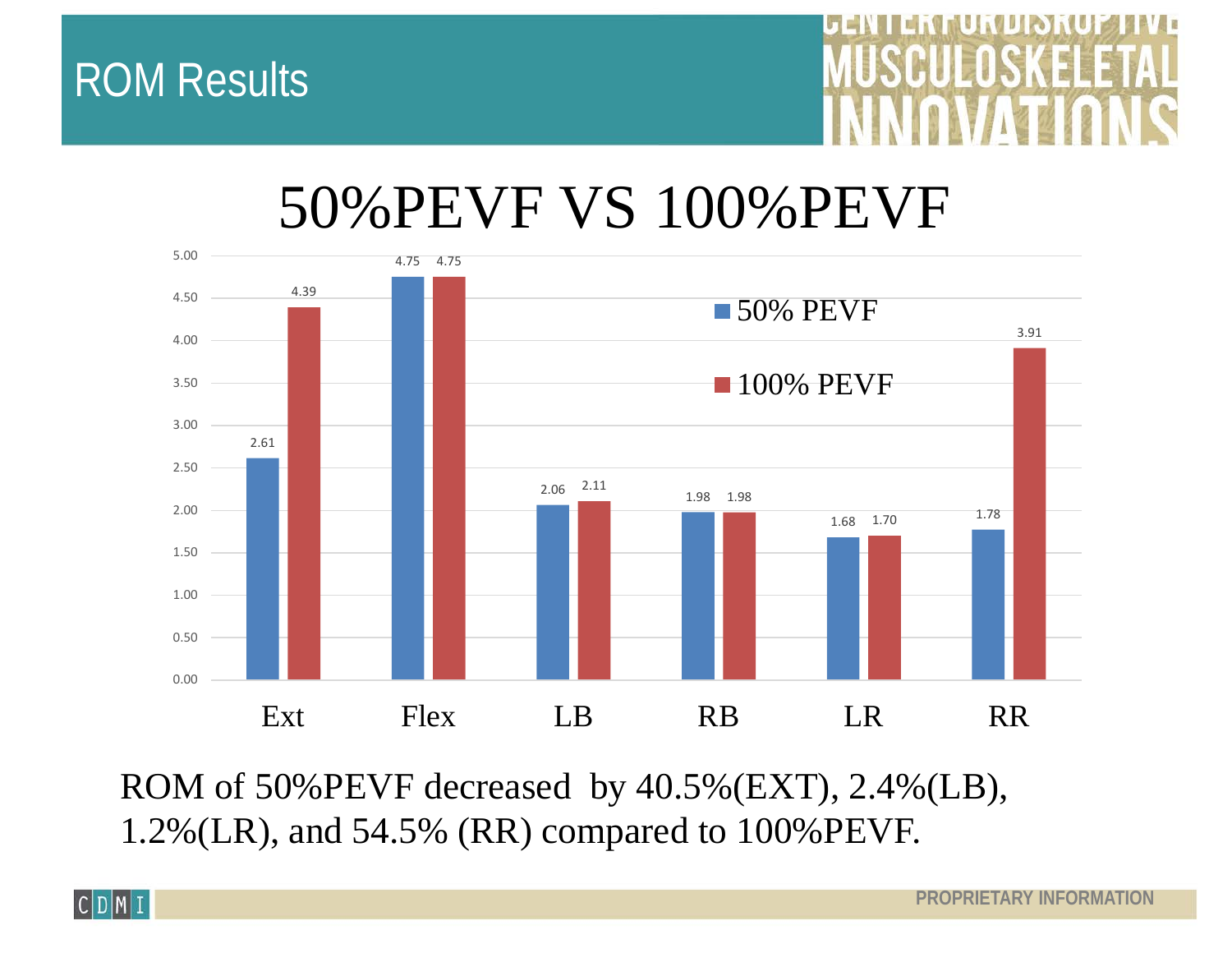

#### 100% PEVF VS MIS laminectomy



ROM of 100%PEVF is more than MIS laminectomy except FLEX and RB ROM of 100%PEVF increased by up to 117% (RR) compared to MIS laminectomy.

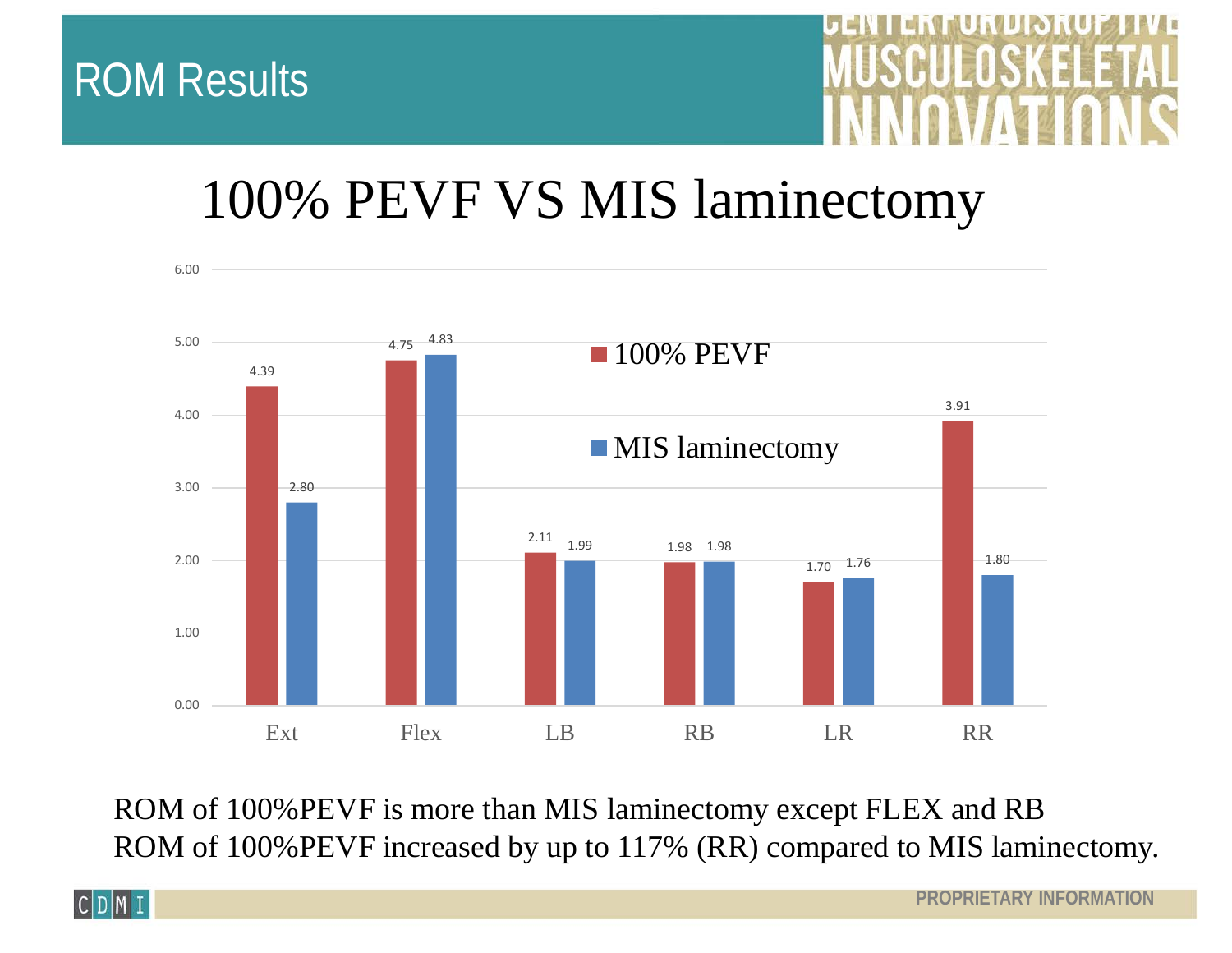

### 100%PEVF VS OPEN laminectomy



ROM of 100%PEVF increased by 43.9%(EXT), 5.5%(LB), 104.7% (RR) and decreased by 32.2%(FLEX), 1.0%(RB), 11.0(LR) compared to INTACT.

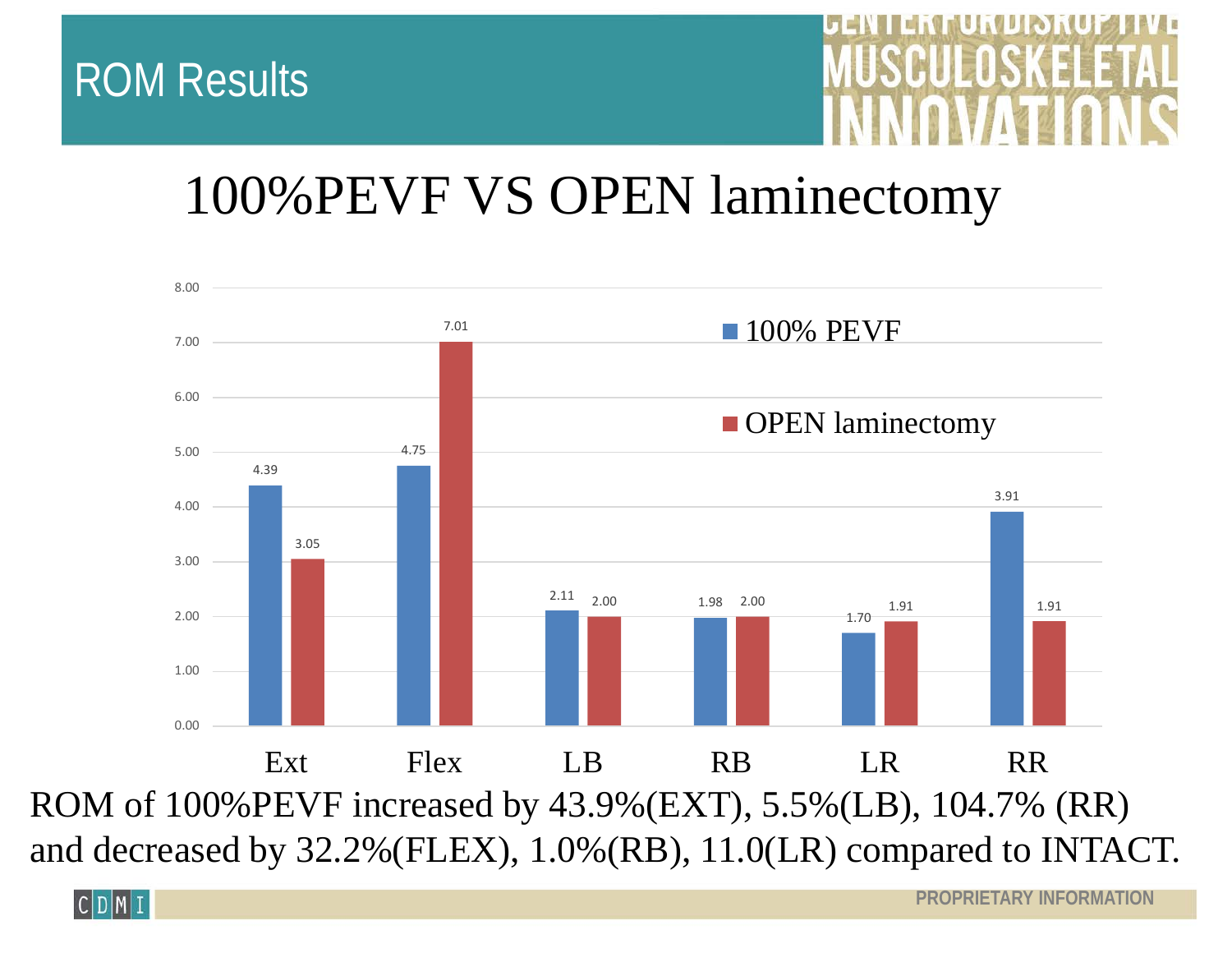

 $0.00$ 



#### Normal Disc Motion

#### **BI-TLIF<UNI-TLIF<50%PEVF<MIS laminectomy<100%PEVF**≒**OPEN laminectomy**



the lowest instability surgery is 50%PEVF.

**PROPRIETARY INFORMATION** 

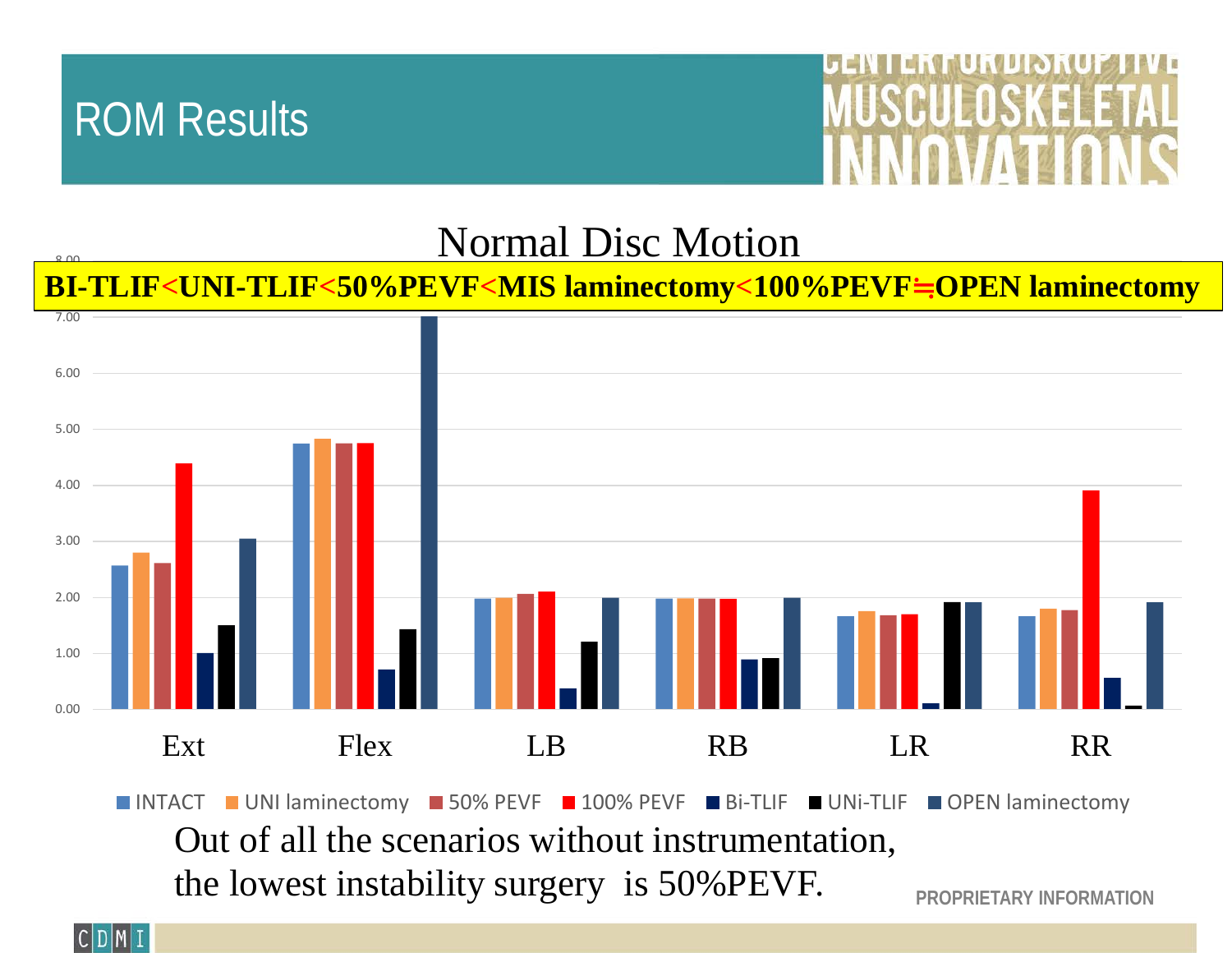#### DISC STRESS Results





DISC Stresses for the PEVF and Laminectomies are comparable

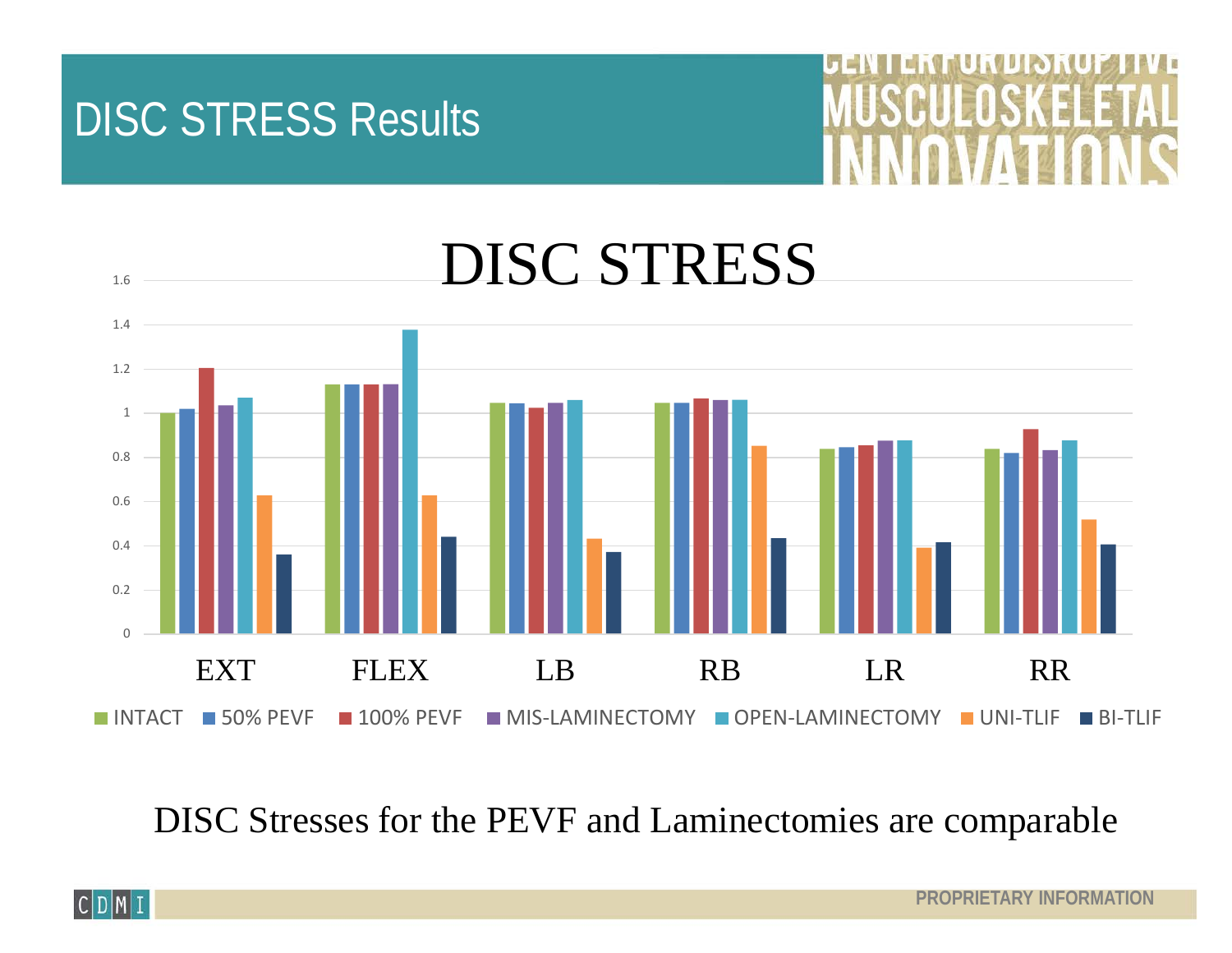#### FACET STRESS Results





Lamniectomy simulations produced average higher stresses than PEVF

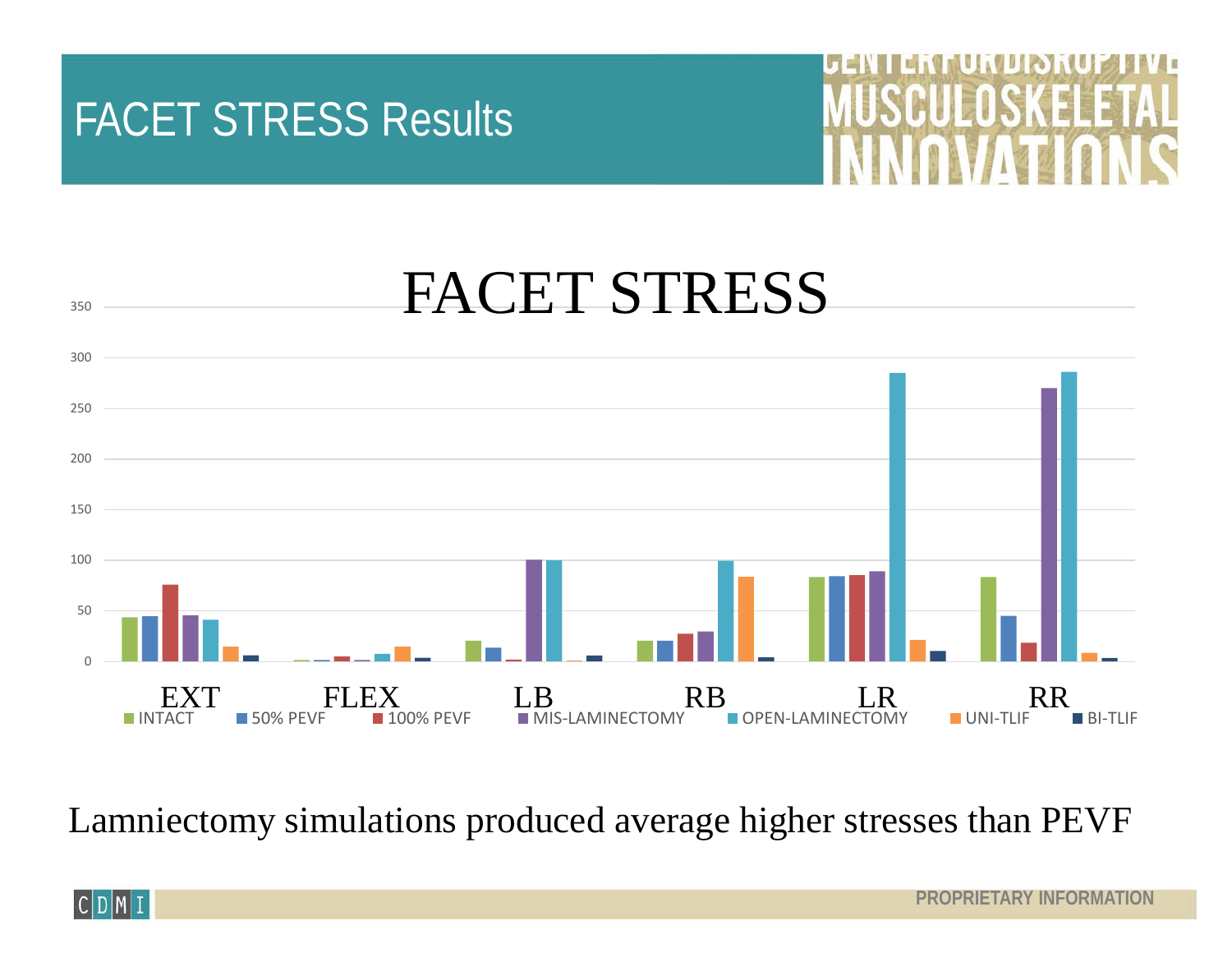



- ・ Out of all the scenarios without instrumentation, the lowest instability surgery is 50%PEVF.
- ・The highest instability surgery is 100%PEVF or open laminectomy.
- ・ Annular von mises stresses for the PEVF and Laminectomies are comparable.
- ・Laminectomy simulations produced average higher facet von mises stresses than PEVF.
- ・50%PEVF will provide better segmental stability than traditional approach

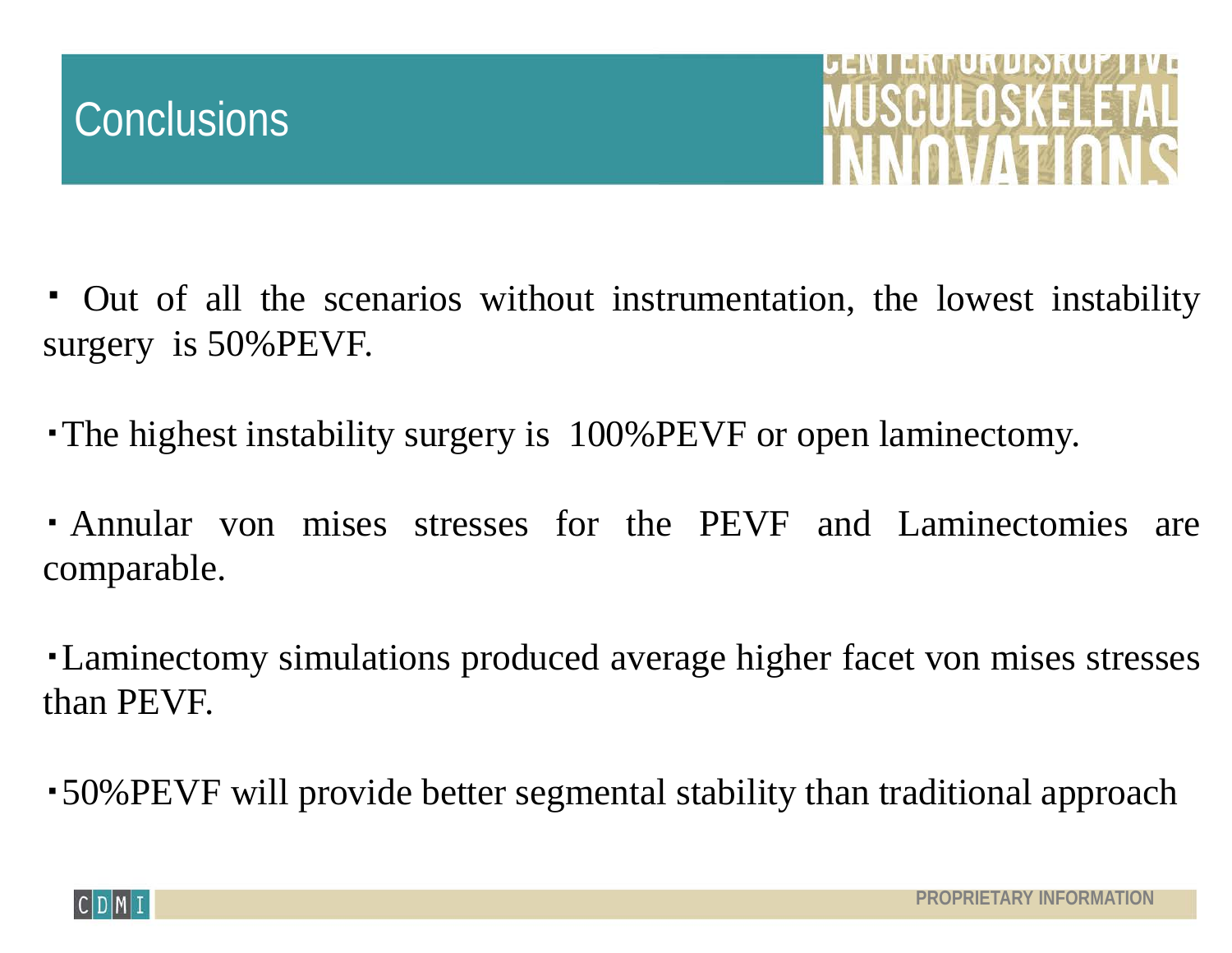### Milestones & Timeline



- Develop and validate disc collapse models–January 2018
- Finish analysis for disc collapse models- February 2018
- Develop and validate expandable cage models- February 2018
- Finish/perform all analysis–March 2018
- Data analysis, publications, and final report–June 2018